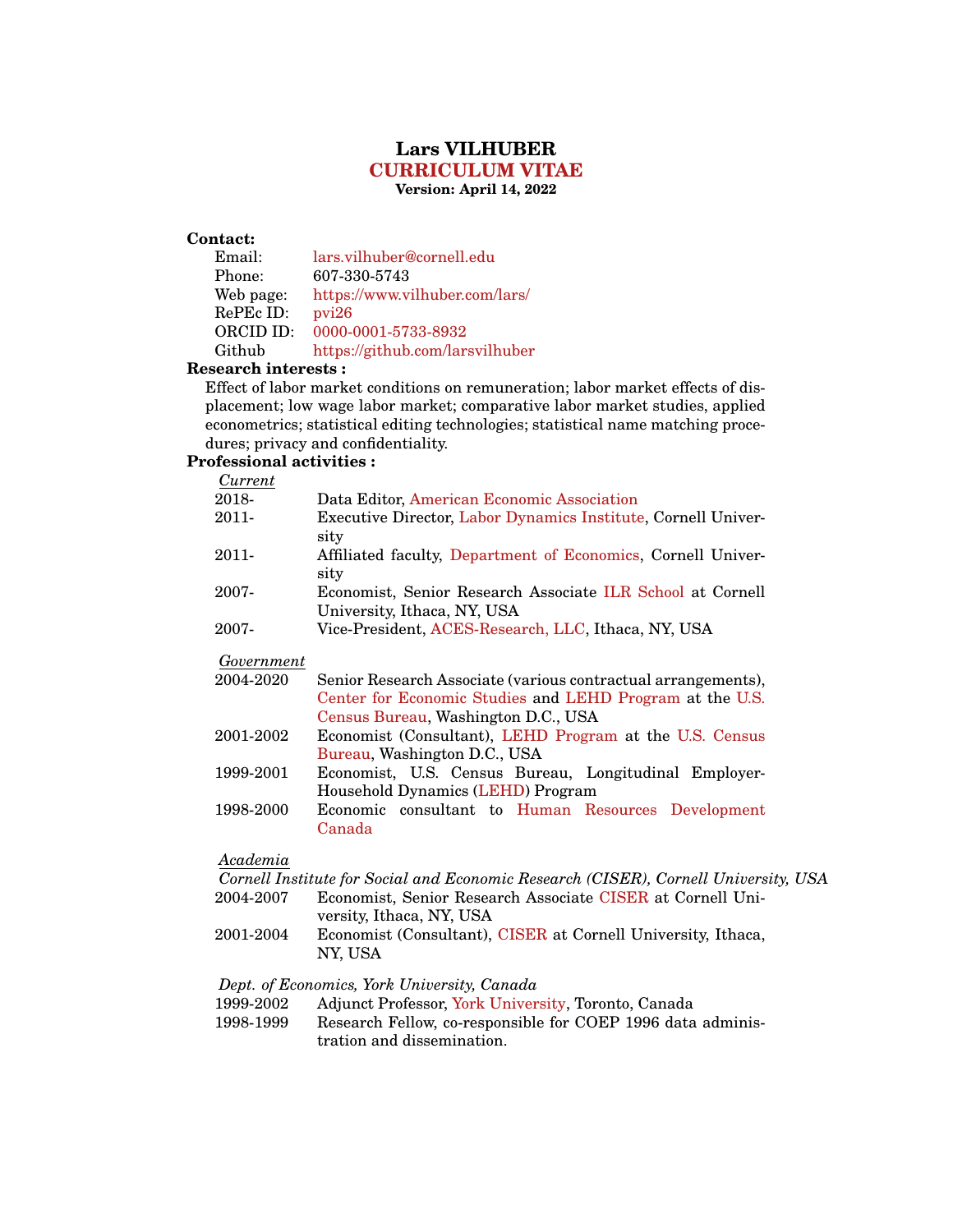# **Referreed Publications :**

- Schmutte, I., & Vilhuber, L. (2022a). An Interview with John M. Abowd. *International Statistical Review*, insr.12489. <https://doi.org/10.1111/insr.12489>
- Schmutte, I., & Vilhuber, L. (2022b). An interview with John M. Abowd. *International Statistical Review*, *forthcoming*. <https://doi.org/10.1111/insr.12489>
- Vilhuber, L., Son, H. H., Welch, M., Wasser, D. N., & Darisse, M. (2022). Teaching for large-scale Reproducibility Verification. *Journal of Statistics and Data Science Education*, *forthcoming*. <https://arxiv.org/abs/2204.01540v1>
- Dwork, C., Karr, A., Nissim, K., & Vilhuber, L. (2021). On privacy in the age of covid-19. *Journal of Privacy and Confidentiality*, *10*(2). <https://doi.org/10.29012/jpc.749>
- Foote, A., Kutzbach, M. J., & Vilhuber, L. (2021). Recalculating How Uncertainty in Local Labor Market Definitions Affects Empirical Findings. *Applied Economics*, *53*. [https://doi.org/10.1080/](https://doi.org/10.1080/00036846.2020.1841083) [00036846.2020.1841083](https://doi.org/10.1080/00036846.2020.1841083)
- Vilhuber, L. (2021a). Expansion, perspectives, and challenges. *Journal of Privacy and Confidentiality*, *11*(1). <https://doi.org/10.29012/jpc.777>
- Vilhuber, L. (2021b). Report by the AEA data editor. *AEA Papers and Proceedings*, *111*, 808–17. [https:](https://doi.org/10.1257/pandp.111.808) [//doi.org/10.1257/pandp.111.808](https://doi.org/10.1257/pandp.111.808)
- Vilhuber, L., & Lagoze, C. (2021). Metajelo: A metadata package for journals to support external linked objects. *International Journal of Digital Curation*, *16*(1). <https://doi.org/10.2218/ijdc.v16i1.600>
- Alam, M. J., Dostie, B., Drechsler, J., & Vilhuber, L. (2020b). Applying data synthesis for longitudinal business data across three countries. *Statistics in Transition New Series*, *21*(4), 212–236. [https:](https://doi.org/10.21307/stattrans-2020-039) [//doi.org/10.21307/stattrans-2020-039](https://doi.org/10.21307/stattrans-2020-039)
- McKinney, K. L., Green, A. S., Abowd, J. M., & Vilhuber, L. (2020). Total error and variability measures with integrated disclosure limitation for Quarterly Workforce Indicators and LEHD Origin Destination Employment Statistics in OnTheMap. *Journal of Survey Statistics and Methodology*, *published online*. <https://doi.org/10.1093/jssam/smaa029>
- Vilhuber, L. (2020). Reproducibility and replicability in economics. *Harvard Data Science Review*, *2*(4). <https://doi.org/10.1162/99608f92.4f6b9e67>
- Vilhuber, L., Turrito, J., & Welch, K. (2020). Report by the AEA data editor. *AEA Papers and Proceedings*, *110*, 764–75. <https://doi.org/10.1257/pandp.110.764>
- Abowd, J. M., Schmutte, I. M., Sexton, W. N., & Vilhuber, L. (2019). Why the economics profession must actively participate in the privacy protection debate. *AEA Papers and Proceedings*, *109*, 397–402. <https://doi.org/10.1257/pandp.20191106>
- Vilhuber, L. (2019b). Report by the AEA data editor. *AEA Papers and Proceedings*, *109*, 718–29. [https:](https://doi.org/10.1257/pandp.109.718) [//doi.org/10.1257/pandp.109.718](https://doi.org/10.1257/pandp.109.718)
- Slavkovic, A., & Vilhuber, L. (2018). Remembering Stephen Fienberg. ´ *Journal of Privacy and Confidentiality*, *8*(1). <https://doi.org/10.29012/jpc.685>
- Vilhuber, L. (2018b). Relaunching the Journal of Privacy and Confidentiality. *Journal of Privacy and Confidentiality*, *8*(1). <https://doi.org/10.29012/jpc.706>
- <span id="page-1-0"></span>Weinberg, D. H., Abowd, J. M., Belli, R. F., Cressie, N., Folch, D. C., Holan, S. H., Levenstein, M. C., Olson, K. M., Reiter, J. P., Shapiro, M. D., Smyth, J., Soh, L.-K., Spencer, B. D., Spielman, S. E., Vilhuber, L., & Wikle, C. K. (2018). Effects of a Government-Academic Partnership: Has the NSF-Census Bureau Research Network Helped Improve the U.S. Statistical System? *Journal of Survey Statistics and Methodology*. <https://doi.org/10.1093/jssam/smy023>
- Cloutier, J., Vilhuber, L., Harrisson, D., & Beland-Ouellette, V. (2017a). Understanding the effect of ´ procedural justice on psychological distress. *International Journal of Stress Management*, *Advance online*. <https://doi.org/10.1037/str0000065>
- Haney, S., Machanavajjhala, A., Abowd, J. M., Graham, M., Kutzbach, M., & Vilhuber, L. (2017). Utility cost of formal privacy for releasing national employer-employee statistics. *Proceedings of the 2017 International Conference on Management of Data*, 1339–1354. [https://doi.org/10.1145/](https://doi.org/10.1145/3035918.3035940) [3035918.3035940](https://doi.org/10.1145/3035918.3035940)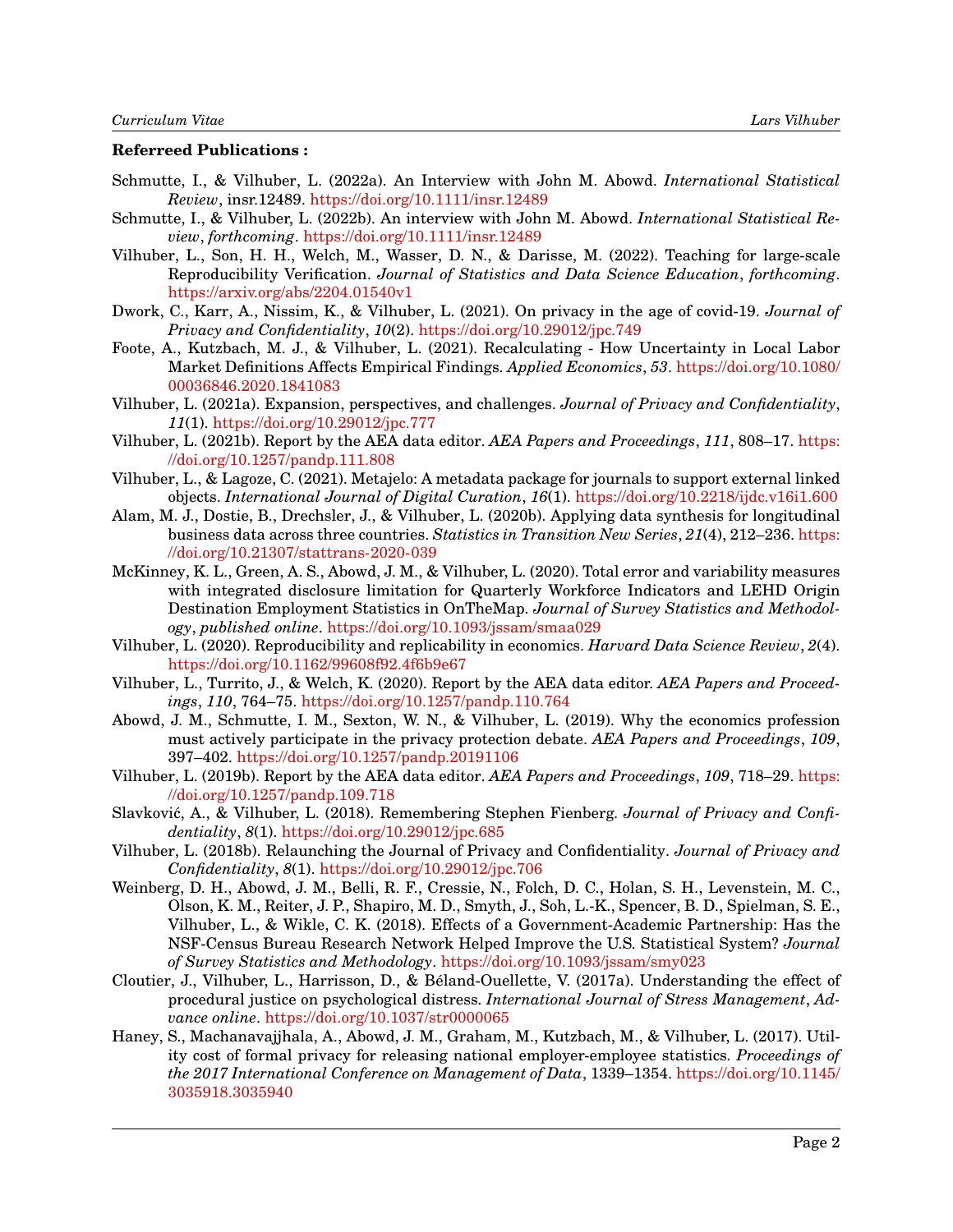- Vilhuber, L., & Lagoze, C. (2017a). Making confidential data part of reproducible research. *Chance*. <http://chance.amstat.org/2017/09/reproducible-research/>
- Miranda, J., & Vilhuber, L. (2016c). Using partially synthetic microdata to protect sensitive cells in business statistics. *Statistical Journal of the International Association for Official Statistics*, *32*(1), 69–80. <https://doi.org/10.3233/SJI-160963>
- Vilhuber, L., Abowd, J. M., & Reiter, J. P. (2016). Synthetic establishment microdata around the world. *Statistical Journal of the International Association for Official Statistics*, *32*(1), 65–68. [https:](https://doi.org/10.3233/SJI-160964) [//doi.org/10.3233/SJI-160964](https://doi.org/10.3233/SJI-160964)
- Drechsler, J., & Vilhuber, L. (2014b). A First Step Towards A German SynLBD: Constructing A German Longitudinal Business Database. *Statistical Journal of the IAOS: Journal of the International Association for Official Statistics*, *30*. <https://doi.org/10.3233/SJI-140812>
- Lagoze, C., Vilhuber, L., Williams, J., Perry, B., & Block, W. C. (2014). Ced2ar: The comprehensive extensible data documentation and access repository [Presented at the ACM/IEEE Joint Conference on Digital Libraries (JCDL 2014)]. *ACM/IEEE Joint Conference on Digital Libraries (JCDL 2014)*.
- Miranda, J., & Vilhuber, L. (2014b). Looking Back On Three Years Of Using The Synthetic LBD Beta. *Statistical Journal of the IAOS: Journal of the International Association for Official Statistics*, *30*. <https://doi.org/10.3233/SJI-140811>
- Abowd, J. M., Schneider, M. J., & Vilhuber, L. (2013). Differential privacy applications to bayesian and linear mixed model estimation [Article 4]. *Journal of Privacy and Confidentiality*, *5*(1). <https://doi.org/10.29012/jpc.v5i1.627>
- Drechsler, J., & Vilhuber, L. (2013). Replicating the Synthetic LBD with German establishment data. *Proceedings 59th ISI World Statistics Congress, 25-30 August 2013, Hong Kong (Session STS062)*, 2291–2296. Retrieved March 24, 2014, from <http://2013.isiproceedings.org>
- Lagoze, C., Block, W. C., Williams, J., Abowd, J. M., & Vilhuber, L. (2013). Data management of confidential data. *International Journal of Digital Curation*, *8*(1), 265–278. [https://doi.org/10.2218/](https://doi.org/10.2218/ijdc.v8i1.259) [ijdc.v8i1.259](https://doi.org/10.2218/ijdc.v8i1.259)
- Lagoze, C., Block, W. C., Williams, J., & Vilhuber, L. (2013). Encoding provenance of social science data: Integrating prov with ddi. *5th Annual European DDI User Conference*.
- Abowd, J. M., & Vilhuber, L. (2012a). Did the housing price bubble clobber local labor market job and worker flows when it burst? *American Economic Review*, *102*(3), 589–93. [https://doi.org/10.](https://doi.org/10.1257/aer.102.3.589) [1257/aer.102.3.589](https://doi.org/10.1257/aer.102.3.589)
- Abowd, J. M., & Vilhuber, L. (2012b). Did the housing price bubble clobber local labor market job and worker flows when it burst? - online appendix. *American Economic Review*, *102*(3), 589–93. <https://doi.org/10.1257/aer.102.3.589>
- Abowd, J. M., & Vilhuber, L. (2011a). National estimates of gross employment and job flows from the quarterly workforce indicators with demographic and industry detail. *Journal of Econometrics*, *161*, 82–99. <https://doi.org/10.1016/j.jeconom.2010.09.008>
- Abowd, J. M., & Vilhuber, L. (2011b). Science, confidentiality, and the public interest. *Chance*, *24*(3), 58–62. <https://doi.org/10.1080/09332480.2011.10739876>
- Cloutier, J., & Vilhuber, L. (2008). Procedural justice criteria in salary determination. *Journal of Managerial Psychology*, *23*(6), 713–740. <https://doi.org/10.1108/02683940810894765>
- Machanavajjhala, A., Kifer, D., Abowd, J. M., Gehrke, J., & Vilhuber, L. (2008). Privacy: Theory meets practice on the map. *International Conference on Data Engineering (ICDE)*, 277–286. [https:](https://doi.org/10.1109/ICDE.2008.4497436) [//doi.org/10.1109/ICDE.2008.4497436](https://doi.org/10.1109/ICDE.2008.4497436)
- Abowd, J. M., & Vilhuber, L. (2005). The sensitivity of economic statistics to coding errors in personal identifiers. *Journal of Business and Economic Statistics*, *23*(2), 133–152. [http://www.jstor.org/](http://www.jstor.org/stable/27638803) [stable/27638803](http://www.jstor.org/stable/27638803)
- Holzer, H., Lane, J., & Vilhuber, L. (2004). Escaping poverty for low-wage workers: The role of employer characteristics and changes. *Industrial and Labor Relations Review*, *57*(4). [https://doi.org/10.](https://doi.org/10.1177/001979390405700405) [1177/001979390405700405](https://doi.org/10.1177/001979390405700405)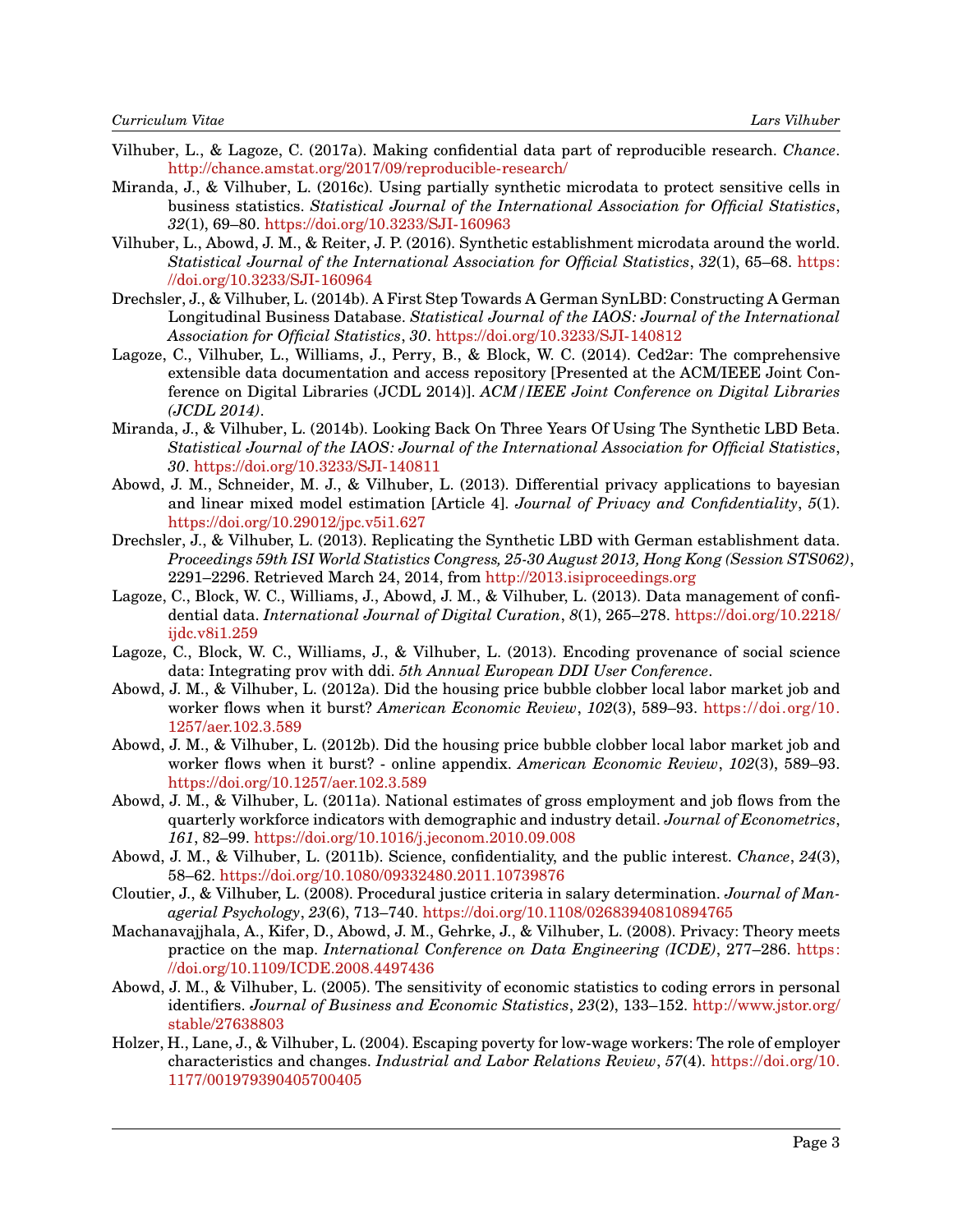- Margolis, D. N., Simonnet, V., & Vilhuber, L. (2001). Early career experiences and later career outcomes: Comparing the United States, France and Germany. *Vierteljahrshefte zur Wirtschaftsforschung*, *70*(1), 31–38. <https://doi.org/10.3790/vjh.70.1.31>
- Vilhuber, L. (2001). La spécificité de la formation en milieu de travail : Un survol des contributions théoriques et empiriques récentes, *L'Actualité économique, Revue d'analyse économique*, 77(1).
- Vilhuber, L. (1999b). Continuous training and sectoral mobility in Germany: Evidence from the 90s. *Vierteljahresheft f ¨ur Wirtschaftsforschung*, *68*(2), 209–214. <http://hdl.handle.net/10419/141240>

#### **Proceedings :**

- Dostie, B., McKinney, K. L., & Vilhuber, L. Using linked employer-employee data to investigate the speed of adjustment in downsizing firms in canada and the us. In: In *International census research data center conference*. Ithaca, NY, 2009.
- McKinney, K. L., & Vilhuber, L. Using linked employer-employee data to investigate the speed of adjustment in downsizing firms. In: In *Conference on the analysis of firms and employees (cafe)*. Nuremberg, Germany, 2006.

### **Books or book chapters:**

- Abowd, J. M., Schmutte, I. M., & Vilhuber, L. (2021). Disclosure limitation and confidentiality protection in linked data. In A. Y. Chun, M. D. Larsen, G. Durrant, & J. P. Reiter (Eds.), *Administrative records for survey methodology*. Wiley. [https://doi.org/https://doi.org/10.1002/](https://doi.org/https://doi.org/10.1002/9781119272076.ch2) [9781119272076.ch2](https://doi.org/https://doi.org/10.1002/9781119272076.ch2)
- Cole, S., Dhaliwal, I., Sautmann, A., & Vilhuber, L. (Eds.). (2021). *Handbook on Using Administrative Data for Research and Evidence-based Policy* (v1.0). Abdul Latif Jameel Poverty Action Lab. <https://doi.org/10.31485/admindatahandbook.1.0>
- National Academies of Sciences, E., & Medicine. (2021). *Transparency in statistical information for the national center for science and engineering statistics and all federal statistical agencies*. The National Academies Press. <https://doi.org/10.17226/26360>
- Schmutte, I. M., & Vilhuber, L. (2021). Balancing privacy and data usability: An overview of disclosure avoidance methods. In S. Cole, I. Dhaliwal, A. Sautmann, & L. Vilhuber (Eds.), *Handbook on Using Administrative Data for Research and Evidence-based Policy* (v1.0). Abdul Latif Jameel Poverty Action Lab. <https://doi.org/10.31485/admindatahandbook.1.0>
- Shen, J. H., & Vilhuber, L. (2021). Physically protecting sensitive data. In S. Cole, I. Dhaliwal, A. Sautmann, & L. Vilhuber (Eds.), *Handbook on Using Administrative Data for Research and Evidence-based Policy* (v1.0). Abdul Latif Jameel Poverty Action Lab. [https://doi.org/10.31485/](https://doi.org/10.31485/admindatahandbook.1.0) [admindatahandbook.1.0](https://doi.org/10.31485/admindatahandbook.1.0)
- National Academies of Sciences, Engineering, and Medicine. (2020a). *Life-cycle decisions for biomedical data: The challenge of forecasting costs*. The National Academies Press. [https://doi.org/10.](https://doi.org/10.17226/25639) [17226/25639](https://doi.org/10.17226/25639)
- National Academies of Sciences, Engineering, and Medicine. (2020b). *Planning for long-term use of biomedical data: Proceedings of a workshop* (L. Casola, Ed.). The National Academies Press. <https://doi.org/10.17226/25707>
- <span id="page-3-1"></span>National Academies of Sciences, Engineering, and Medicine. (2019). *Reproducibility and replicability in science*. The National Academies Press. <https://doi.org/10.17226/25303>
- <span id="page-3-0"></span>Vilhuber, L. (2019a). Making confidential data part of reproducible research [National Academies of Sciences, Engineering, and Medicine; Michael Cohen (Rapporteur)]. In National Academies of Sciences, Engineering, and Medicine (Ed.), *Methods to foster transparency and reproducibility of federal statistics: Proceedings of a workshop* (pp. 63–66). The National Academies Press. <https://doi.org/10.17226/25305>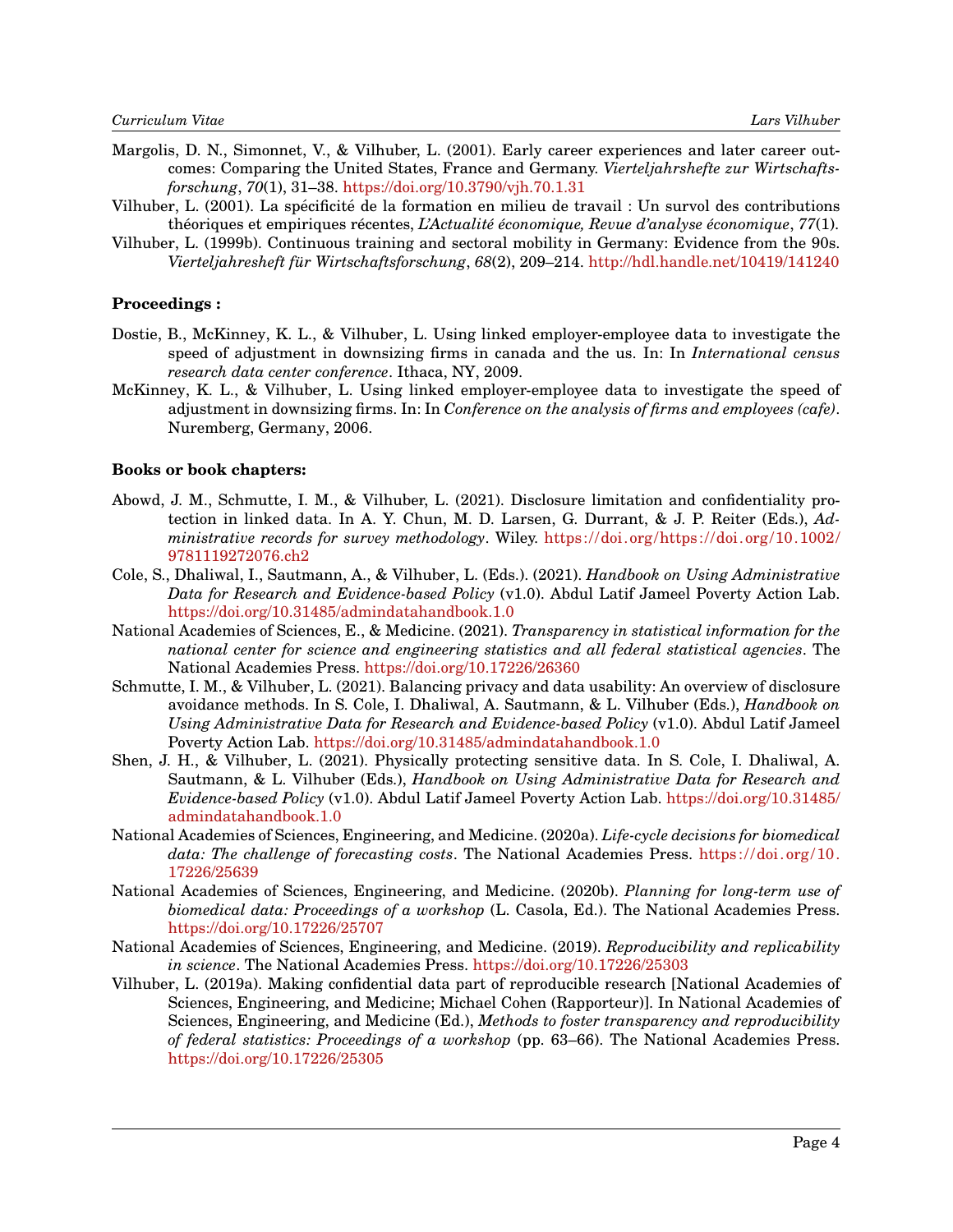- Pistner, M., Slavković, A., & Vilhuber, L. (2018). Synthetic data via quantile regression for heavytailed and heteroskedastic data. In J. Domingo-Ferrer & F. Montes (Eds.), *Privacy in statistical databases*. [https://doi.org/10.1007/978-3-319-99771-1](https://doi.org/10.1007/978-3-319-99771-1_7) 7
- Drechsler, J., & Vilhuber, L. (2014c). Synthetic longitudinal business databases for international comparisons. In J. Domingo-Ferrer (Ed.), *Privacy in statistical databases* (pp. 243–252). Springer International Publishing. [https://doi.org/10.1007/978-3-319-11257-2](https://doi.org/10.1007/978-3-319-11257-2_19) 19
- Miranda, J., & Vilhuber, L. (2014c). Using partially synthetic data to replace suppression in the business dynamics statistics: Early results. In J. Domingo-Ferrer (Ed.), *Privacy in statistical databases* (pp. 232–242). Springer International Publishing. [https://doi.org/10.1007/978-3-](https://doi.org/10.1007/978-3-319-11257-2_18) [319-11257-2](https://doi.org/10.1007/978-3-319-11257-2_18) 18
- Lagoze, C., Willliams, J., & Vilhuber, L. (2013). Encoding provenance metadata for social science datasets. In E. Garoufallou & J. Greenberg (Eds.), *Metadata and semantics research* (pp. 123– 134). Springer International Publishing. [https://doi.org/10.1007/978-3-319-03437-9](https://doi.org/10.1007/978-3-319-03437-9_13) 13
- OECD. (2013). *OECD employment outlook 2013, chapter 4 (contribution)* [Contributed to Chapter 4 (see pg. 227)]. [https://doi.org/10.1787/empl](https://doi.org/10.1787/empl_outlook-2013-en) outlook-2013-en
- Abowd, J. M., Vilhuber, L., & Block, W. (2012). A proposed solution to the archiving and curation of confidential scientific inputs. In J. Domingo-Ferrer & I. Tinnirello (Eds.), *Privacy in statistical databases* (pp. 216–225). Springer. [https://doi.org/10.1007/978-3-642-33627-0](https://doi.org/10.1007/978-3-642-33627-0_17) 17
- Domingo-Ferrer, J., & Tinnirello, I. (Eds.). (2012). *Privacy in statistical databases unesco chair in data privacy, international conference, psd 2012, palermo, italy, september 26-28, 2012. proceedings* (Vol. 7556). Springer. <https://doi.org/10.1007/978-3-642-33627-0>
- Abowd, J. M., McKinney, K. L., & Vilhuber, L. (2009). The link between human capital, mass layoffs, and firm deaths. In T. Dunne, J. B. Jensen, & M. J. Roberts (Eds.), *Producer dynamics: New evidence from micro data*. University of Chicago Press. <http://www.nber.org/chapters/c0497/>
- Abowd, J. M., Stephens, B. E., Vilhuber, L., Andersson, F., McKinney, K. L., Roemer, M., & Woodcock, S. D. (2009). The LEHD infrastructure files and the creation of the Quarterly Workforce Indicators. In T. Dunne, J. B. Jensen, & M. J. Roberts (Eds.), *Producer dynamics: New evidence from micro data*. University of Chicago Press. <http://www.nber.org/chapters/c0485>
- Dunne, T., Jensen, J. B., & Roberts, M. J. (Eds.). (2009). *Producer dynamics: New evidence from micro data*. The University of Chicago Press for the National Bureau of Economic Research.
- Vilhuber, L. (2009). Adjusting imperfect data: Overview and case studies. In E. P. Lazear & K. L. Shaw (Eds.), *The structure of wages: An international comparison* (pp. 59–80). University of Chicago Press. <http://www.nber.org/chapters/c2366>
- Abowd, J., & Vilhuber, L. (2008). How protective are synthetic data. In J. Domingo-Ferrer & Y. Saygın (Eds.), *Privacy in statistical database* (pp. 239–246). Springer Berlin Heidelberg. [https://doi.](https://doi.org/10.1007/978-3-540-87471-3_20) [org/10.1007/978-3-540-87471-3](https://doi.org/10.1007/978-3-540-87471-3_20) 20
- Dragoset, L., & Vilhuber, L. (2008). How did universal primary education affect returns to education and labor market participation in uganda? In M. Garcia & J. Fares (Eds.), *Youth in africa's labor market* (pp. 263–280). WORLD BANK INST. [https://doi.org/10.1596/978-0-8213-6884-](https://doi.org/10.1596/978-0-8213-6884-8_ch11) 8 [ch11](https://doi.org/10.1596/978-0-8213-6884-8_ch11)
- Margolis, D. N., Plug, E., Simonnet, V., & LarsVilhuber. (2004). Early career experiences and later career outcomes: An internationalcomparison. In C. Sofer (Ed.), *Human capital over the life cycle - A European perspective* (pp. 90–117). Edward Elgar.
- Sofer, C. (Ed.). (2004). *Human capital over the life cycle A European perspective*. Edward Elgar.

# **Data:**

Foote, A. D., Kutzbach, M. J., & Vilhuber, L. (2020). *Replication code and data for: Recalculating ... How Uncertainty in Local Labor Market Definitions Affects Empirical Findings* ([data and code] No. v20201007) [See also https://larsvilhuber.github.io/MobZ/README.html.]. Labor Dynamics Institute. <https://doi.org/10.5281/zenodo.4072428>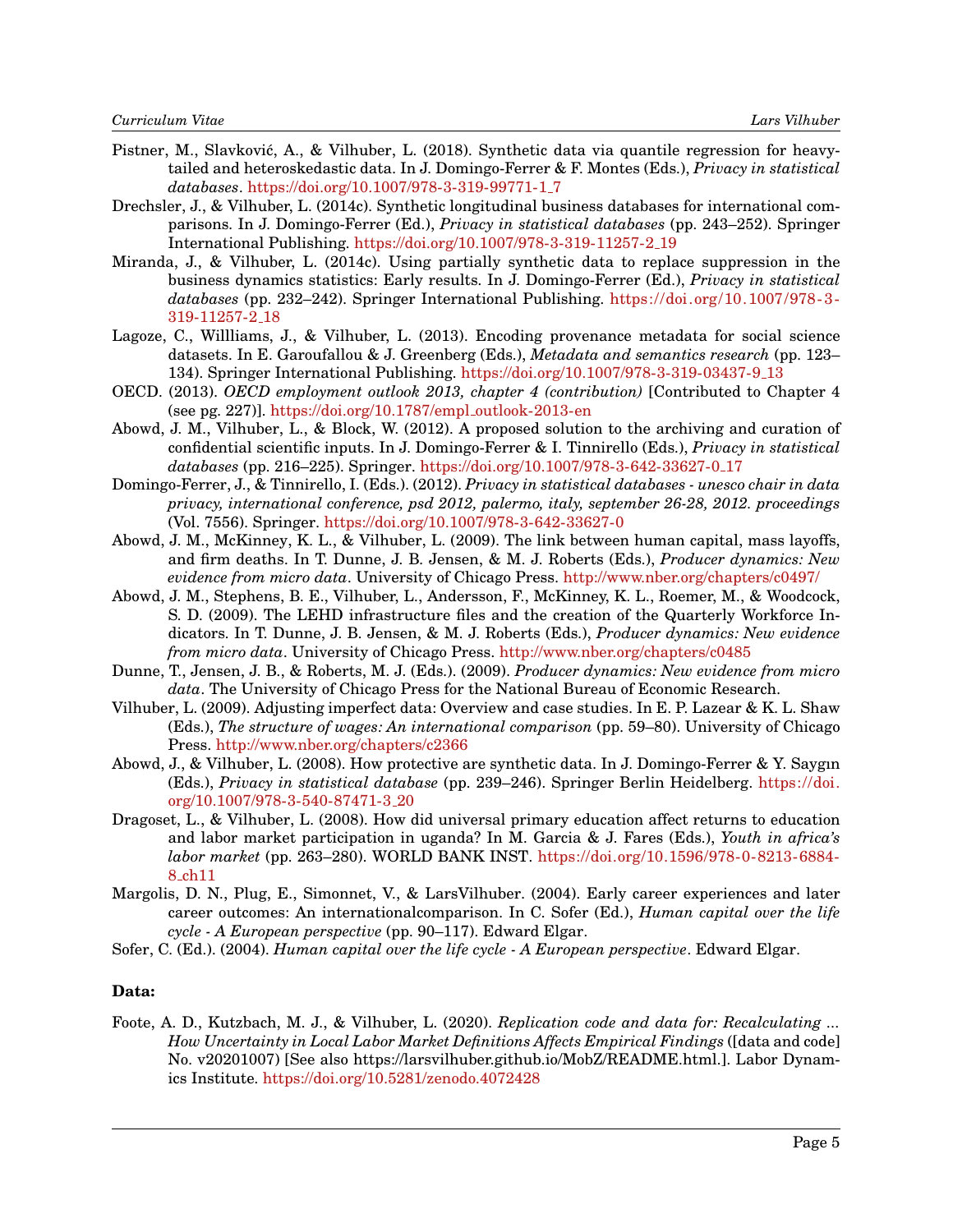- Lange, F., Vilhuber, L., & Gordon, N. (2020). *Uncertainty in times of covid-19: Raw survey data* ([data] v20200622-clean). Labor Dynamics Institute. <https://doi.org/10.5281/zenodo.3966534>
- Abowd, J. M., & Vilhuber, L. (2014). *Replication data for: National estimates of gross employment and job flows from the quarterly workforce indicators with demographic and industry detail* (data). Labor Dynamics Institute. <https://doi.org/10.7910/DVN/27923>

#### **Working papers and other documents:**

- Alam, M. J., Dostie, B., Drechsler, J., & Vilhuber, L. (2020a). *Applying data synthesis for longitudinal business data across three countries* (arXiv:2008.02246). <https://arxiv.org/abs/2008.02246>
- Alam, M. J., Dostie, B., Drechsler, J., & Vilhuber, L. (2020c). *Applying Data Synthesis for Longitudinal Business Data across Three Countries* ([data and code]) [See also https://labordynamicsinstitute.github.io/Synth Labor Dynamics Institute. <https://doi.org/10.5281/zenodo.3832173>
- Lange, F., & Vilhuber, L. (2020). *Consumer expectations around covid-19: Evolution over time* (Online). Labor Dynamics Institute. [https://labordynamicsinstitute.github.io/gcs](https://labordynamicsinstitute.github.io/gcs_covid19_expectations/text/analysis_week5/)\_covid19\_expectations/ [text/analysis](https://labordynamicsinstitute.github.io/gcs_covid19_expectations/text/analysis_week5/) week5/
- Abowd, J., Schmutte, I., Sexton, W., & Vilhuber, L. (2019). *Introductory Readings in Formal Privacy for Economists* (tech. rep.) [Supported by Alfred P. Sloan Foundation Grant G-2015-13903 and NSF Grant SES-1131848]. <https://doi.org/10.5281/zenodo.2621345>
- Lagoze, C., & Vilhuber, L. (2019). *metajelo: A metadata package for journals to support external linked objects* (Document No. 52). Labor Dynamics Institute. [http://digitalcommons.ilr.cornell.edu/ldi/](http://digitalcommons.ilr.cornell.edu/ldi/52/) [52/](http://digitalcommons.ilr.cornell.edu/ldi/52/)
- <span id="page-5-0"></span>Vilhuber, L., & Block, W. (2019). *Outcomes report of the Cornell Node of the NSF-Census Research Network* (Report). Retrieved April 10, 2019, from <https://hdl.handle.net/1813/65011>
- Abowd, J. M., Schmutte, I. M., & Vilhuber, L. (2018). *Disclosure Limitation and Confidentiality Protection in Linked Data* (Working Papers No. 18-07). Center for Economic Studies, U.S. Census Bureau. <https://ideas.repec.org/p/cen/wpaper/18-07.html>
- King, M., & Working Group Participants. (2018). *Data sharing governance and management* (Working Group Report). Administrative Data Research Facilities Network. [https://docs.wixstatic.com/](https://docs.wixstatic.com/ugd/e35e20_33eaf93b681846248aac487e6f23e85c.pdf) ugd/e35e20 [33eaf93b681846248aac487e6f23e85c.pdf](https://docs.wixstatic.com/ugd/e35e20_33eaf93b681846248aac487e6f23e85c.pdf)
- Vilhuber, L. (2018a). *LEHD Infrastructure S2014 files in the FSRDC* (Working Papers No. 18-27). Center for Economic Studies, U.S. Census Bureau. [https://ideas.repec.org/p/cen/wpaper/18-](https://ideas.repec.org/p/cen/wpaper/18-27.html) [27.html](https://ideas.repec.org/p/cen/wpaper/18-27.html)
- <span id="page-5-1"></span>Vilhuber, L. (2018c). *Reproducibility and replicability in economics* (Commissioned Paper). National Academies of Sciences, Engineering, and Medicine. [https://www.nap.edu/resource/25303/](https://www.nap.edu/resource/25303/Reproducibility%20in%20Economics.pdf) [Reproducibility%20in%20Economics.pdf](https://www.nap.edu/resource/25303/Reproducibility%20in%20Economics.pdf)
- Cloutier, J., Vilhuber, L., Harrisson, D., & Beland-Ouellette, V. (2017b). ´ *Understanding the effect of procedural justice on psychological distress* (Document No. 35). Labor Dynamics Institute, Cornell University. <http://digitalcommons.ilr.cornell.edu/ldi/35/>
- Foote, A., Kutzbach, M. J., & Vilhuber, L. (2017a). *Recalculating How Uncertainty in Local Labor Market Definitions Affects Empirical Findings* (Working Papers No. 17-49). Center for Economic Studies, U.S. Census Bureau. <https://ideas.repec.org/p/cen/wpaper/17-49.html>
- Foote, A., Kutzbach, M. J., & Vilhuber, L. (2017b). *Recalculating how uncertainty in local labor market definitions affects empirical findings* (Preprint 1813:52649). NSF Census Research Network - NCRN-Cornell. <http://hdl.handle.net/1813/52649>
- Foote, A., Kutzbach, M. J., & Vilhuber, L. (2017c). *Recalculating how uncertainty in local labor market definitions affects empirical findings* (Document No. 45). Labor Dynamics Institute, Cornell University. <http://digitalcommons.ilr.cornell.edu/ldi/45/>
- Green, A. S., Kutzbach, M. J., & Vilhuber, L. (2017a). *Two Perspectives on Commuting: A Comparison of Home to Work Flows Across Job-Linked Survey and Administrative Files* (Working Papers No. 17-34). Center for Economic Studies, U.S. Census Bureau. [https://ideas.repec.org/p/cen/](https://ideas.repec.org/p/cen/wpaper/17-34.html) [wpaper/17-34.html](https://ideas.repec.org/p/cen/wpaper/17-34.html)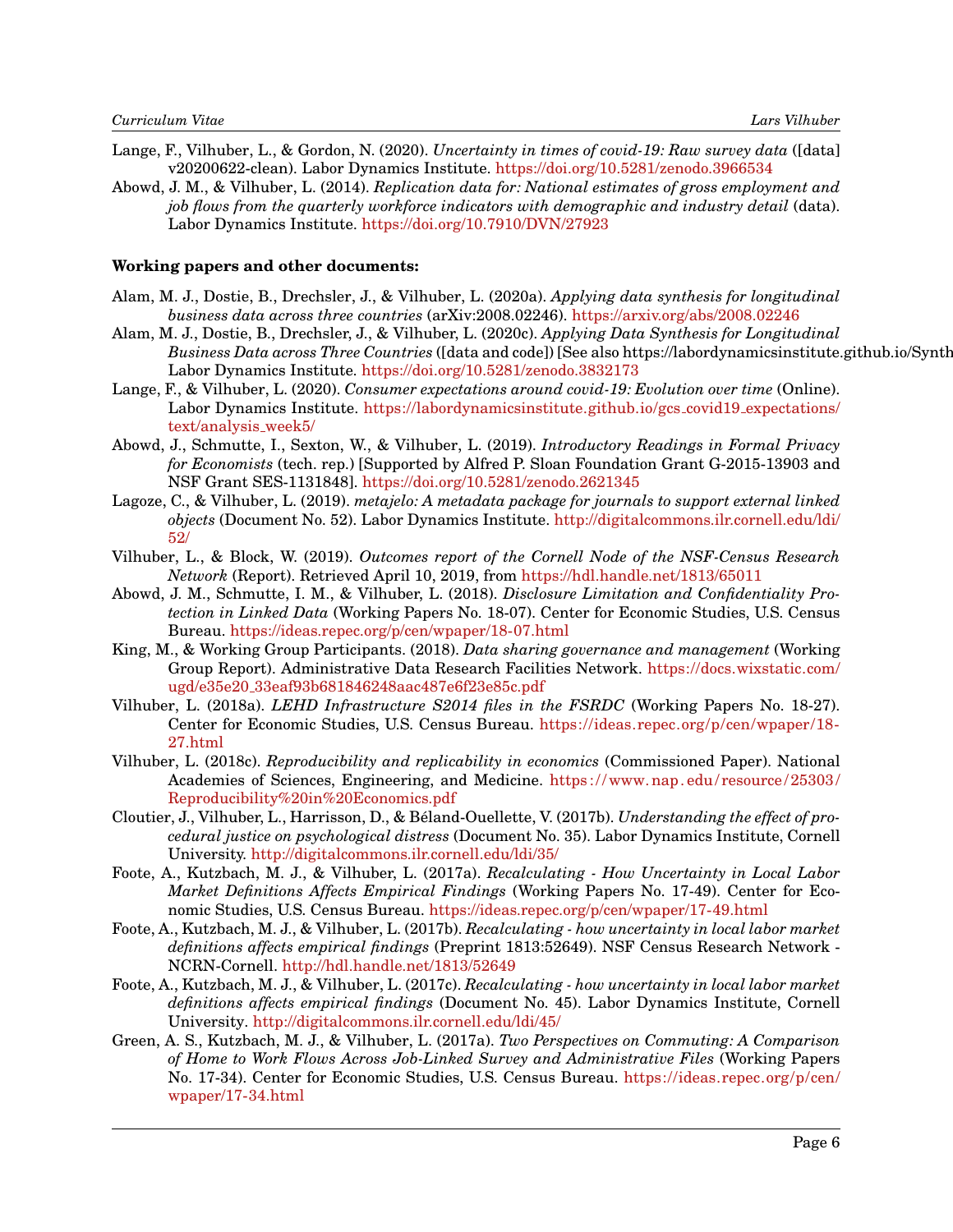- Green, A. S., Kutzbach, M. J., & Vilhuber, L. (2017b). *Two perspectives on commuting: A comparison of home to work flows across job-linked survey and administrative files* (Preprint 1813:52611). NSF Census Research Network - NCRN-Cornell. <http://hdl.handle.net/1813/52611>
- Green, A. S., Kutzbach, M. J., & Vilhuber, L. (2017c). *Two Perspectives on Commuting: A Comparison of Home to Work Flows Across Job-Linked Survey and Administrative Files* (Document No. 38). Labor Dynamics Institute, Cornell University. <http://digitalcommons.ilr.cornell.edu/ldi/38/>
- Haney, S., Machanavajjhala, A., Abowd, J. M., Graham, M., & Kutzbach, M. (2017). *Utility cost of formal privacy for releasing national employer-employee statistics* (Preprint 1813:49652). Cornell University. <http://hdl.handle.net/1813/49652>
- McKinney, K. L., Green, A. S., Vilhuber, L., & Abowd, J. M. (2017). *Total Error and Variability Measures with Integrated Disclosure Limitation for Quarterly Workforce Indicators and LEHD Origin Destination Employment Statistics in On The Map* (Working Papers No. 17-71). Center for Economic Studies, U.S. Census Bureau. <https://ideas.repec.org/p/cen/wpaper/17-71.html>
- Vilhuber, L., Kinney, S., & Schmutte, I. (2017). *Proceedings from the synthetic lbd international seminar* (Document No. 44). Labor Dynamics Institute, Cornell University. [http://digitalcommons.](http://digitalcommons.ilr.cornell.edu/ldi/44/) [ilr.cornell.edu/ldi/44/](http://digitalcommons.ilr.cornell.edu/ldi/44/)
- Vilhuber, L., & Lagoze, C. (2017b). *Making confidential data part of reproducible research* (Document No. 41). Labor Dynamics Institute, Cornell University. [http://digitalcommons.ilr.cornell.edu/](http://digitalcommons.ilr.cornell.edu/ldi/41/) [ldi/41/](http://digitalcommons.ilr.cornell.edu/ldi/41/)
- Vilhuber, L., & Schmutte, I. (2017a). *Proceedings from the 2016 nsf-sloan workshop on practical privacy* (Preprint 1813:46197). Cornell University. <http://hdl.handle.net/1813/46197>
- Vilhuber, L., & Schmutte, I. (2017b). *Proceedings from the 2017 cornell-census-nsf-sloan workshop on practical privacy* (Document No. 43). Labor Dynamics Institute, Cornell University. [http:](http://digitalcommons.ilr.cornell.edu/ldi/43/) [//digitalcommons.ilr.cornell.edu/ldi/43/](http://digitalcommons.ilr.cornell.edu/ldi/43/)
- Vilhuber, L., & Schmutte, I. M. (2017). *Proceedings from the 2016 nsf-sloan workshop on practical privacy* (Document No. 33). Labor Dynamics Institute, Cornell University. [http://digitalcommons.](http://digitalcommons.ilr.cornell.edu/ldi/33/) [ilr.cornell.edu/ldi/33/](http://digitalcommons.ilr.cornell.edu/ldi/33/)
- Weinberg, D. H., Abowd, J. M., Belli, R. F., Cressie, N., Folch, D. C., Holan, S. H., Levenstein, M. C., Olson, K. M., Reiter, J. P., Shapiro, M. D., Smyth, J., Soh, L.-K., Spencer, B. D., Spielman, S. E., Vilhuber, L., & Wikle, C. K. (2017). *Effects of a Government-Academic Partnership: Has the NSF-Census Bureau Research Network Helped Improve the U.S. Statistical System?* (Working Papers 17-59r). Center for Economic Studies, U.S. Census Bureau. [https://ideas.repec.org/p/](https://ideas.repec.org/p/cen/wpaper/17-59r.html) [cen/wpaper/17-59r.html](https://ideas.repec.org/p/cen/wpaper/17-59r.html)
- Miranda, J., & Vilhuber, L. (2016a). *Using Partially Synthetic Microdata to Protect Sensitive Cells in Business Statistics* (tech. rep. 1813:42339). NSF Census Research Network - NCRN-Cornell. <http://hdl.handle.net/1813/42339>
- Miranda, J., & Vilhuber, L. (2016b). *Using Partially Synthetic Microdata to Protect Sensitive Cells in Business Statistics* (Working Papers No. 16-10). Center for Economic Studies, U.S. Census Bureau. <https://ideas.repec.org/p/cen/wpaper/16-10.html>
- Vilhuber, L., Abowd, J. A., & Reiter, J. P. (2016). *Synthetic Establishment Microdata Around the World* (tech. rep. 1813:42340). NSF Census Research Network - NCRN-Cornell. [http://hdl.handle.net/](http://hdl.handle.net/1813/42340) [1813/42340](http://hdl.handle.net/1813/42340)
- Drechsler, J., & Vilhuber, L. (2014a). *A First Step Towards A German SynLBD: Constructing A German Longitudinal Business Database* (Working Papers No. 14-13). Center for Economic Studies, U.S. Census Bureau. <http://ideas.repec.org/p/cen/wpaper/14-13.html>
- Miranda, J., & Vilhuber, L. (2014a). *Looking Back On Three Years Of Using The Synthetic LBD Beta* (Working Papers No. 14-11). Center for Economic Studies, U.S. Census Bureau. [http://ideas.](http://ideas.repec.org/p/cen/wpaper/14-11.html) [repec.org/p/cen/wpaper/14-11.html](http://ideas.repec.org/p/cen/wpaper/14-11.html)
- Vilhuber, L., & McKinney, K. (2014). *LEHD Infrastructure files in the Census RDC Overview* (Working Papers No. 14-26). Center for Economic Studies, U.S. Census Bureau. [http://ideas.repec.org/p/](http://ideas.repec.org/p/cen/wpaper/14-26.html) [cen/wpaper/14-26.html](http://ideas.repec.org/p/cen/wpaper/14-26.html)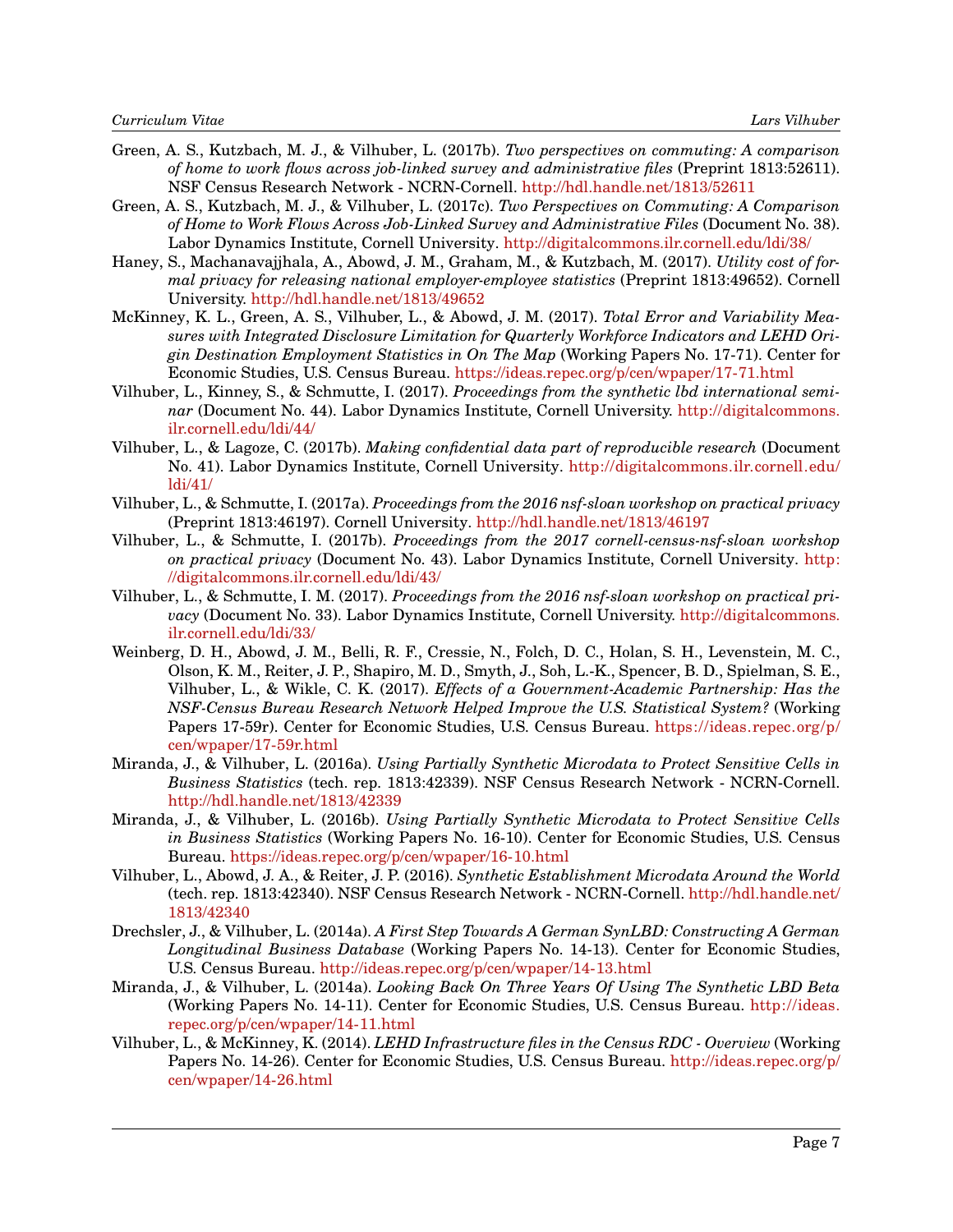- Bérubé, C., Dostie, B., & Vilhuber, L. (2013). *Estimation de la contribution de la réallocation de la maind'oeuvre à la croissance de la productivité au Canada* (tech. rep.). Centre sur la productivité et la prospérité, HEC Montréal. [http://cpp.hec.ca/cms/assets/documents/recherches](http://cpp.hec.ca/cms/assets/documents/recherches_publiees/CH_2012_01.pdf)\_publiees/ CH 2012 [01.pdf](http://cpp.hec.ca/cms/assets/documents/recherches_publiees/CH_2012_01.pdf)
- Vilhuber, L. (2013). *Methods for protecting the confidentiality of firm-level data: Issues and solutions* (Document No. 19). Labor Dynamics Institute. <http://digitalcommons.ilr.cornell.edu/ldi/19/>
- Abowd, J. M., Gittings, K., McKinney, K. L., Stephens, B. E., Vilhuber, L., & Woodcock, S. (2012). *Dynamically consistent noise infusion and partially synthetic data as confidentiality protection measures for related time series* (Research Conference Papers). Federal Committee on Statistical Methodology. <http://ideas.repec.org/p/cen/wpaper/12-13.html>
- Abowd, J. M., & Vilhuber, L. (2012c). *National Quarterly Workforce Indicators, r2254* ([Computer file]). Cornell University, Labor Dynamics Institute [distributor]. Ithaca, NY, USA. [http://www2.](http://www2.vrdc.cornell.edu/news/data/qwi-national-data/) [vrdc.cornell.edu/news/data/qwi-national-data/](http://www2.vrdc.cornell.edu/news/data/qwi-national-data/)
- McKinney, K., & Vilhuber, L. (2011a). *LEHD Data Documentation LEHD-OVERVIEW-S2008-rev1* (Working Papers No. 11-43). Center for Economic Studies, U.S. Census Bureau. [http://ideas.](http://ideas.repec.org/p/cen/wpaper/11-43.html) [repec.org/p/cen/wpaper/11-43.html](http://ideas.repec.org/p/cen/wpaper/11-43.html)
- McKinney, K., & Vilhuber, L. (2011b). *LEHD Infrastructure Files in the Census RDC: Overview of S2004 Snapshot* (Working Papers No. 11-13). Center for Economic Studies, U.S. Census Bureau. <http://ideas.repec.org/p/cen/wpaper/11-13.html>
- Von Schrader, S., Erickson, W., Golden, T., & Vilhuber, L. (2011). *New york state disability and employment status report, 2011* (Report on behalf of New York Makes Work Pay Comprehensive Employment System Medicaid Infrastructure Grant). Retrieved April 10, 2014, from [http://ilr](http://ilr-edi-r1.ilr.cornell.edu/nymakesworkpay/docs/Report_Card_2011/NYS%20Report%20Card%202011.pdf)[edi- r1.ilr.cornell.edu/nymakesworkpay/docs/Report](http://ilr-edi-r1.ilr.cornell.edu/nymakesworkpay/docs/Report_Card_2011/NYS%20Report%20Card%202011.pdf) Card 2011/NYS%20Report%20Card% [202011.pdf](http://ilr-edi-r1.ilr.cornell.edu/nymakesworkpay/docs/Report_Card_2011/NYS%20Report%20Card%202011.pdf)
- Abowd, J. M., & Vilhuber, L. (2010a). *National estimates of gross employment and job flows from the Quarterly Workforce Indicators with demographic and industry detail (with color graphs)* (Working Papers No. 10-11). Center for Economic Studies, U.S. Census Bureau. [http://ideas.](http://ideas.repec.org/p/cen/wpaper/10-11.html) [repec.org/p/cen/wpaper/10-11.html](http://ideas.repec.org/p/cen/wpaper/10-11.html)
- Vilhuber, L. (2010). *Measuring firm-level displacement events with administrative data* (tech. rep.). Workshop on Measurement Error in Administrative Data. Mannheim, Germany.
- Von Schrader, S., Erickson, W., Vilhuber, L., & Golden, T. (2010). *New york state disability and employment status report, 2009* (Report on behalf of New York Makes Work Pay Comprehensive Employment System Medicaid Infrastructure Grant). Cornell University, Employment and Disability Institute. Retrieved April 10, 2014, from http://digitalcommons.ilr.cornell.edu/ [edicollect/1282/](http://digitalcommons.ilr.cornell.edu/edicollect/1282/)
- Vilhuber, L. (2007). *Adjusting imperfect data: Overview and case studies* (Working paper No. 12977). NBER. <https://doi.org/10.3386/w12977>
- Abowd, J. M., Stephens, B. E., & Vilhuber, L. (2005). *Confidentiality protection in the Census Bureau's Quarterly Workforce Indicators* (presented at the Joint Statistical Meetings 2005, Minneapolis, MN.). U.S. Census Bureau, LEHD and Cornell University.
- Vilhuber, L. (2004). *Adjusting imperfect data: Overview and case studies* (Technical paper TP-2004-05). LEHD.
- Abowd, J. M., Lengermann, P. A., & Vilhuber, L. (2002). *The creation of the employment dynamics estimates* (Technical paper TP-2002-13). LEHD, U.S. Census Bureau. [https://ideas.repec.org/p/](https://ideas.repec.org/p/cen/tpaper/2002-13.html) [cen/tpaper/2002-13.html](https://ideas.repec.org/p/cen/tpaper/2002-13.html)
- Abowd, J. M., & Vilhuber, L. (2002). *The sensitivity of economic statistics to coding errors in personal identifiers* (Technical paper TP-2002-17). LEHD, U.S. Census Bureau.
- Bowlus, A., & Vilhuber, L. (2002). *Displaced workers, early leavers, and re-employment wages* (Technical paper TP-2002-18). LEHD, U.S. Census Bureau.
- Lengermann, P. A., & Vilhuber, L. (2002). *Abandoning the sinking ship: The composition of worker flows prior to displacement* (Technical paper TP-2002-11). LEHD, U.S. Census Bureau.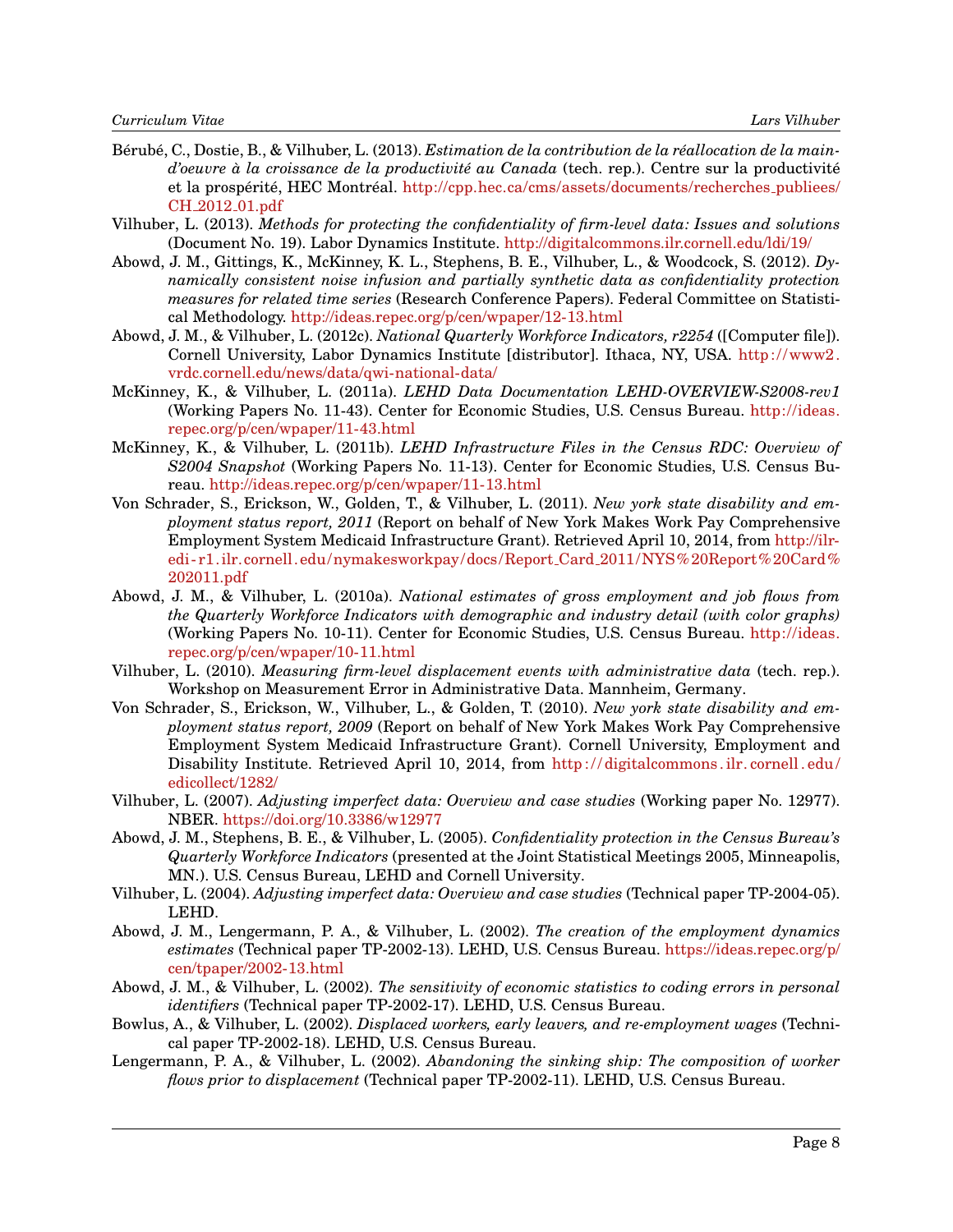- Holzer, H. J., Lane, J. I., Vilhuber, L., Jackson, H., & Putnam, G. (2001). *Escaping poverty for lowwage workers: The role of employer characteristics and changes* (Technical paper TP-2001-02). LEHD, U.S. Census Bureau.
- Vilhuber, L., & Pedace, R. (2000). *Longitudinal analysis of SSN response on SIPP 1990-1993 panels* (Technical paper TP-2000-01). LEHD, U.S. Census Bureau.
- Vilhuber, L. (1999a). *Continuous training and sectoral mobility in Germany* (Scientific Series 99s-03). CIRANO.
- Vilhuber, L. (1997). *Sector-specific on-the-job training: Evidence from U.S. data* (Scientific Series 97s-42). CIRANO.
- Vilhuber, L. (1996). *Wage flexibility and contract structure in Germany* (Scientific Series 96s-28). CIRANO.

#### **Online resources:**

- Perry, B., Williams, J., Vilhuber, L., & Block, W. (2013). *Ced<sup>2</sup>ar: Comprehensive Extensible Data Documentation and Access repository*. Cornell University, for NSF Grant SES-1131848. Retrieved April 10, 2014, from <http://www2.ncrn.cornell.edu/ced2ar-web/>
- Karr, A., Vilhuber, L., Nunnelly, J., & Kantner, K. (2012). *NSF-Census Research Network*. National Institute for the Statistical Sciencies (NISS), Cornell University, and Duke University, for NSF Grant SES-1237602. Retrieved April 10, 2014, from <http://www.ncrn.info>
- Vilhuber, L., Perry, B., Block, W., & Williams, J. (2012). *NSF-Census Research Network Cornell node website*. Cornell University, for NSF Grant SES-1131848. Retrieved April 10, 2014, from [http:](http://www.ncrn.cornell.edu) [//www.ncrn.cornell.edu](http://www.ncrn.cornell.edu)
- Abowd, J. M., & Vilhuber, L. (2010b). *VirtualRDC Synthetic Data Server*. Cornell University, Labor Dynamics Institute. <http://www.vrdc.cornell.edu/sds/>
- Von Schrader, S., Erickson, W., Golden, T., & Vilhuber, L. (2010). *New york state disability and employment status report, 2010*. Cornell University, Employment and Disability Institute on behalf of New York Makes Work Pay Comprehensive Employment System Medicaid Infrastructure Grant. Retrieved April 10, 2014, from [http://www.nymakesworkpay.org/status-reports/index.](http://www.nymakesworkpay.org/status-reports/index.cfm) [cfm](http://www.nymakesworkpay.org/status-reports/index.cfm)
- Von Schrader, S., Erickson, W., Vilhuber, L., & Golden, T. (2009a). *County-level disability and employment status reports, 2007*. Cornell University, Employment and Disability Institute on behalf of New York Makes Work Pay Comprehensive Employment System Medicaid Infrastructure Grant. Retrieved July 1, 2009, from [http://www.ilr.cornell.edu/edi/nymakesworkpay/policy/](http://www.ilr.cornell.edu/edi/nymakesworkpay/policy/stats_2009.cfm) stats [2009.cfm](http://www.ilr.cornell.edu/edi/nymakesworkpay/policy/stats_2009.cfm)
- Von Schrader, S., Erickson, W., Vilhuber, L., & Golden, T. (2009b). *County-level disability and employment status reports, 2009*. Cornell University, Employment and Disability Institute on behalf of New York Makes Work Pay Comprehensive Employment System Medicaid Infrastructure Grant. Retrieved January 1, 2010, from [http://www.ilr.cornell.edu/edi/nymakesworkpay/policy/](http://www.ilr.cornell.edu/edi/nymakesworkpay/policy/index.cfm) [index.cfm](http://www.ilr.cornell.edu/edi/nymakesworkpay/policy/index.cfm)
- Abowd, J. M., & Vilhuber, L. (2004). *VirtualRDC*. Cornell University, Labor Dynamics Institute. [http:](http://www.vrdc.cornell.edu/) [//www.vrdc.cornell.edu/](http://www.vrdc.cornell.edu/)

In addition to the list provided here, interested readers might want to consult

- [my RePEc site](http://ideas.repec.org/e/pvi26.html)
- [our NCRN-Cornell eCommons collection](http://ecommons.library.cornell.edu/handle/1813/30503)
- [documents issued by our Labor Dynamics Institute](http://www.ilr.cornell.edu/LDI/documents/index.html)
- [the Center for Economic Studies Working Paper series](http://ideas.repec.org/s/cen/wpaper.html)

**Fellowships and Grants:** In addition to the list below, the [public ORCID](http://orcid.org/0000-0001-5733-8932) will also yield these and maybe other results.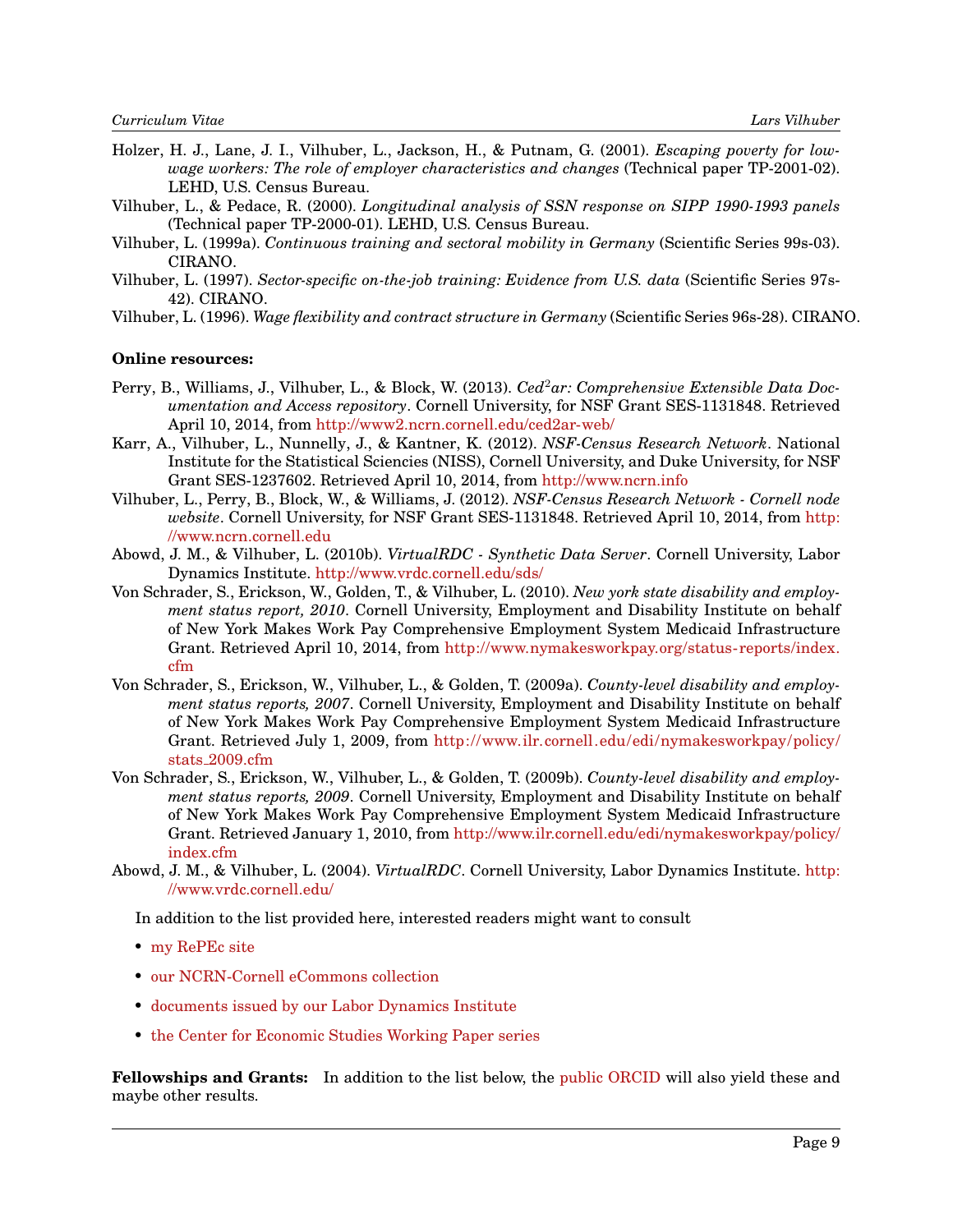# **Active grants**

- 1. Alfred P. Sloan Foundation: "Improving Results Reporting in Randomized Control Trial Registries," Lars Vilhuber (PI), Sarah Kopper (MIT/J-PAL, co-PI) (G-2021-17105) \$214,901, 2022 — 2024.
- 2. National Science Foundation: "CC\*DNI DIBBS: Merging Science and Cyberinfrastructure Pathways: The Whole Tale," Lars Vilhuber (PI), \$35,000, subaward from University of Illinois – Urbana-Champaign (PI: Bertram Ludaescher, OAC-1541450, \$5,887,240), 2021 — 2022.
- 3. Alfred P. Sloan Foundation: "To improve policy-relevant research by facilitating the use of administrative data among economists who design, run, and analyze randomized controlled trials", to the Abdul Latif Jameel Poverty Action Lab (J-PAL), Massachusetts Institute of Technology (MIT), Anja Sautmann (MIT, PI), Shawn Cole (Harvard Business School, co-PI), Iqbal Dhaliwal (MIT, co-PI), and Lars Vilhuber (Cornell, co-PI) (G-2019-11391) \$1,083,750, 2019 — 2021.
- 4. Laura and John Arnold Foundation (LJAF): "The ACRE Project: Accelerating Computational Reproducibility in Economics," Lars Vilhuber (co-PI) (PI: Edward Miguel, Co-PI: Fernando Hoces de la Guardia, \$650,000), 2019 — 2022

# **Completed grant work**

- 1. Alfred P. Sloan Foundation: "To enhance the transparency, reproducibility, and replicability of empirical research in the social sciences", Principal Investigator [\(G-2018-11377\)](https://sloan.org/grant-detail/8801) \$50,000.00, 2019  $-2020.$
- 2. Pierce Memorial Fund (Cornell University, ILR School), "To help fund a two-day conference on questions in the area of linked employer-employee models", \$10,000.00, 2019.
- 3. Alfred P. Sloan Foundation: "To support a conference on research using linked employer-employee data," Principal Investigator, [\(G-2019-9176\)](https://sloan.org/grant-detail/9176) \$20,000.00, 2019-2021.
- 4. Alfred P. Sloan Foundation: "The Economics of Socially-Efficient Privacy and Confidentiality Management for Statistical Agencies", co-Principal Investigator, with John Abowd (PI), Ian Schmutte (University of Georgia, co-PI) [\(G-2015-13903\)](https://sloan.org/grant-detail/6845) \$535,970.00, 2015-04-01 — 2019-03-31.
- 5. National Science Foundation: "NCRN-MN: Cornell Census-NSF Research Node: Integrated Research Support, Training and Data Documentation", Principal Investigator, with John Abowd (former PI), William Block (co-PI), Ping Li (co-PI) (NSF [SES-1131848\)](http://www.nsf.gov/awardsearch/showAward.do?AwardNumber=1131848) \$3,560,887.00, 2011-11-01 — 2018-09-30. For outcomes report, see [online version](https://ncrncornell.github.io/reports/outcomes-report.html) and Vilhuber and Block, [2019.](#page-5-0)
- 6. National Science Foundation: "RCN: Coordination of the NSF-Census Research Network", Principal Investigator, with Alan Karr (NISS/RTI, co-PI and former PI), John Abowd (former co-PI), Maggie Levenstein (University of Michigan, co-PI), and Jerome Reiter (Duke, co-PI) (NSF [SES-](http://www.nsf.gov/awardsearch/showAward.do?AwardNumber=1237602)[1237602](http://www.nsf.gov/awardsearch/showAward.do?AwardNumber=1237602)[/1507241\)](https://www.nsf.gov/awardsearch/showAward?AWD_ID=1507241) \$748,577.00, 2012-07-15 — 2018-06-30. For outcomes report, see Weinberg et al., [2018.](#page-1-0)
- 7. National Science Foundation: "Synthetic Data User Testing and Dissemination," Principal Investigator, joint with John Abowd. (NSF [SES-1042181\)](http://www.nsf.gov/awardsearch/showAward.do?AwardNumber=1042181) \$193,693.00, 2010-09-15 — 2015-08-31
- 8. National Science Foundation: "Joint NSF-Census-IRS Workshop on synthetic data and confidentiality protection," Principal Investigator, joint with John Abowd, Ron Jarmin, and Jerry Reiter. (NSF [SES-6866420\)](http://www.nsf.gov/awardsearch/showAward.do?AwardNumber=6866420) \$18,480.00, 2009-07-31
- 9. National Science Foundation: "Social Science Gateway to TeraGrid," Principal Investigator, joint with John Abowd (NSF [SES-0922005\)](http://www.nsf.gov/awardsearch/showAward.do?AwardNumber=0922005) \$393,523, 2009-07-01 — 2013-06-30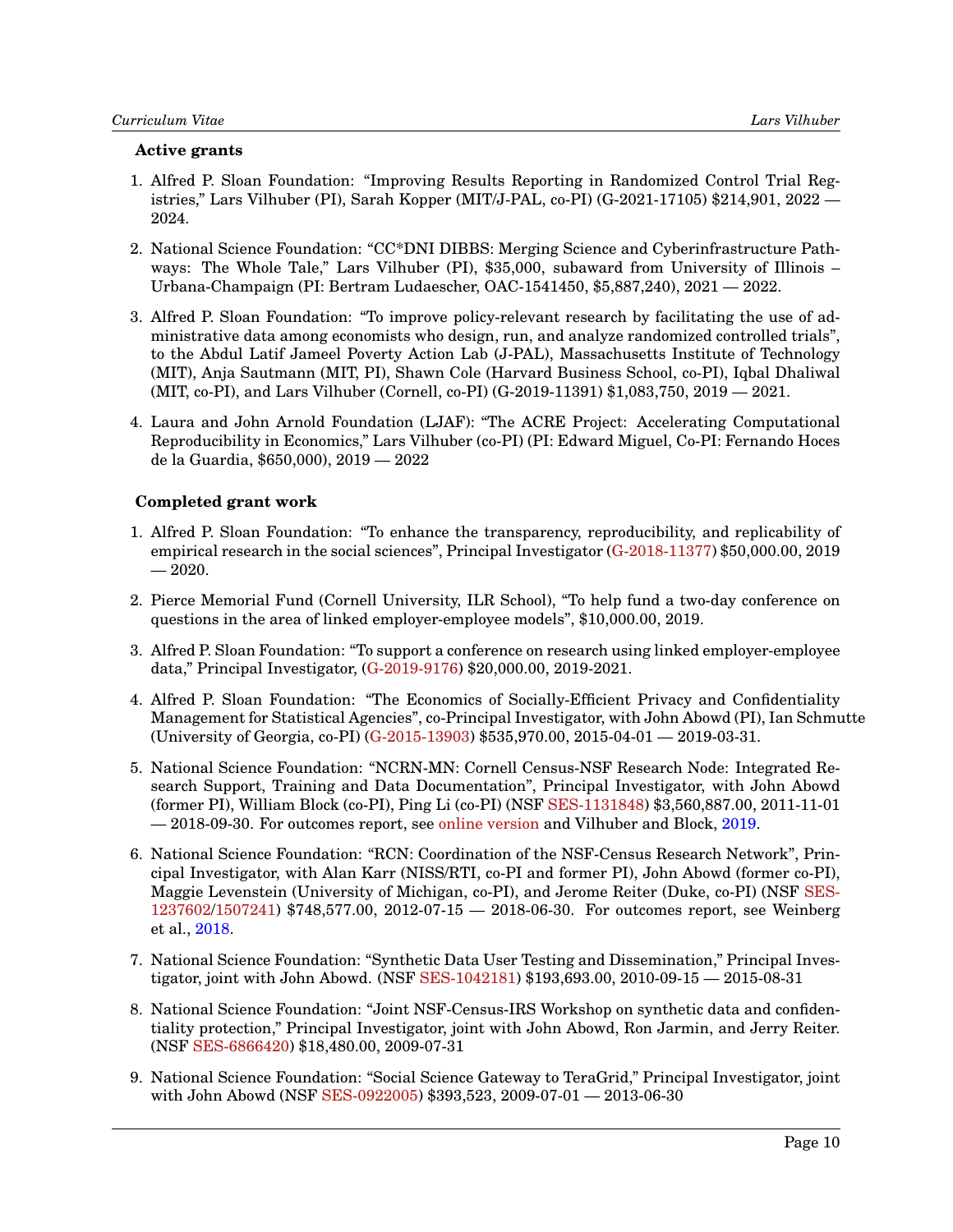- 10. National Science Foundation: "The economics of mass layoffs: displaced workers, displacing firms, and causes and consequences," Principal Investigator, joint with John Abowd (NSF [SES-](http://www.nsf.gov/awardsearch/showAward.do?AwardNumber=082034)[0820349\)](http://www.nsf.gov/awardsearch/showAward.do?AwardNumber=082034) \$245,950, 10/01/2008-09/30/2013.
- 11. National Science Foundation (Washington, D.C.), "Info Tech Challenges for Secure Access to Confidential Social Science Data", awarded September 2004; as Senior Researcher. Principal Investigator is John Abowd, Cornell University. [Award #0427889.](http://www.nsf.gov/awardsearch/showAward.do?AwardNumber=0427889)

## **Appointments and other activities :**

# **Editorial activities**

- 1. Managing Editor of the Journal of Privacy and Confidentiality, 2017- [\(http://www.journalprivacyconfidentiality.org\)](http://www.journalprivacyconfidentiality.org)
- 2. Data Editor for the American Economic Association, 2018- [\(https://aeaweb.org\)](https://aeaweb.org)
- 3. Guest Editor for special issue on Linked Employer-Employee Data, Journal of Econometrics, 2019-2021

[\(https://www.journals.elsevier.com/journal-of-econometrics\)](https://www.journals.elsevier.com/journal-of-econometrics)

- 4. Associate Editor of the Harvard Data Science Review, 2019- [\(https://review.datascience.harvard.edu/\)](https://review.datascience.harvard.edu/)
- 5. LEHD Technical Papers, 2000-2007 [\(https://ideas.repec.org/s/cen/tpaper.html\)](https://ideas.repec.org/s/cen/tpaper.html)

**Referee for:** Applied Economics, ACM Transactions on Knowledge Discovery in Data, American Economic Journal: Applied Economics, Canadian Journal of Economics, Deutsche Forschungsgemeinschaft, European Economic Review, Econometric Reviews, Economic Journal, Economics Letters, Harvard Data Science Review, Industrial Relations, Journal of the American Statistical Association, Journal of Applied Economics, Journal of Business and Economic Statistics, Journal of the European Economic Association, Journal of Labor Economics, Journal of Official Statistics, National Science Foundation, Review of Development Economics, Review of Economics and Statistics, Review of Economic Studies, Sloan Foundation, Statistics Canada

## **Committees and Panels**

*Current:*

- Committee on the Future of Scholarly Communications (Cornell University), member 2019-2020
- Contribution to activities of the National Academies of Science, Engineering, and Medicine:
	- **–** [Forecasting Costs for Preserving, Archiving, and Promoting Access to Biomedical Data](https://www8.nationalacademies.org/pa/projectview.aspx?key=51436) (DEPS-BMSA-18-02)
	- **–** [Transparency and Reproducibility of Federal Statistics for the National Center for Science](https://www8.nationalacademies.org/pa/projectview.aspx?key=51187) [and Engineering Statistics](https://www8.nationalacademies.org/pa/projectview.aspx?key=51187) (DBASSE-CNSTAT-17-04)
- Member of the Board of Directors of the [Canadian Research Data Centre Network/](https://crdcn.org/) Réseau canadien des Centres de données de recherche, 2019-
- Elected member, The International Statistical Institute, 2018-